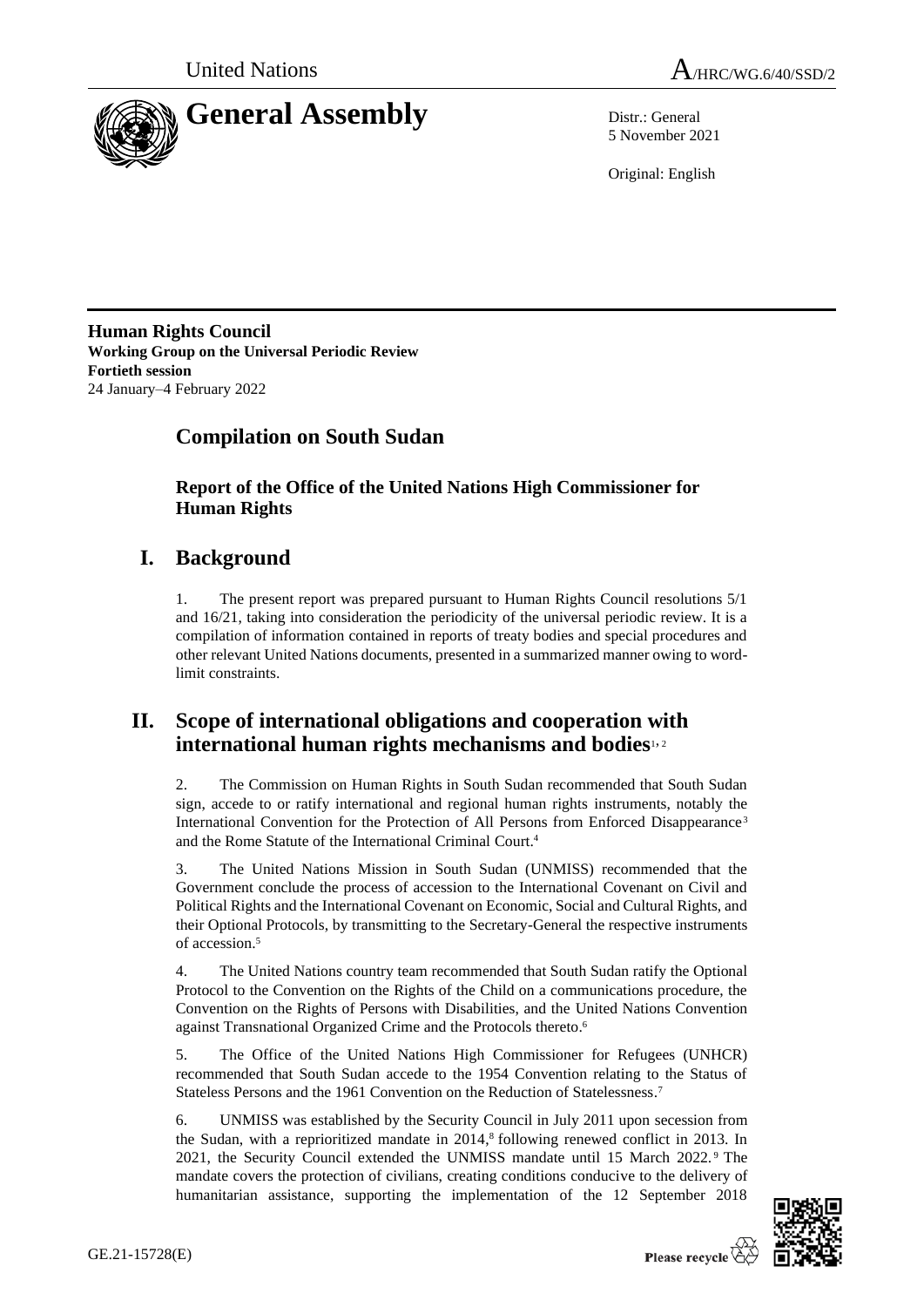Revitalized Agreement on the Resolution of the Conflict in South Sudan and the peace process, and also covers monitoring, investigating and reporting on violations of humanitarian and human rights law.

7. The Office of the United Nations High Commissioner for Human Rights (OHCHR) is represented by the Human Rights Division of UNMISS. The Division monitors, investigates, verifies and reports on violations of international human rights law and international humanitarian law in South Sudan.

8. The Human Rights Council established the Commission on Human Rights in South Sudan for a one-year term in March  $2016$ ,<sup>10</sup> to monitor and report on the situation of human rights in South Sudan, and extended its mandate annually from 2017 to 2021.<sup>11</sup>

9. The Secretary-General granted formal eligibility for the Peacebuilding Fund from 2012 until 2019, when project implementation was halted owing to the deteriorating security situation. The Secretary-General granted re-eligibility for South Sudan in 2021 for a fiveyear period.<sup>12</sup>

10. In 2019, South Sudan submitted its midterm report regarding the implementation of the recommendations made during the second cycle of the universal periodic review in 2016. 13

## **III. National human rights framework**<sup>14</sup>

11. The Secretary-General and United Nations country team reported that between 8 and 11 May 2021, the President had dissolved the Transitional National Legislative Assembly and the Council of States and reconstituted the 400-member Assembly as a 550-member parliament.<sup>15</sup>

12. The Commission on Human Rights in South Sudan noted that, following the establishment in February 2020 of the Revitalized Transitional Government of National Unity of South Sudan, prolonged contestation over power-sharing, including at the State and local levels, had left vast areas of South Sudan in a governance vacuum. Legislative functions had ground to a halt, since parties had failed to agree on the reconstitution of the Transitional National Legislature. Consequently, several critical pieces of legislation necessary for the implementation of reforms were pending, including the Constitutional Amendment Bill to rectify anomalies in the Constitutional Amendment Act of 2020, which would convert the Revitalized Agreement to the Transitional Constitution. 16

13. The Commission reported that signatories and non-signatories to the Revitalized Agreement had continued to violate the permanent ceasefire, the Cessation of Hostilities Agreement and the Rome Resolution thereon. Hostilities have involved the National Salvation Front, a non-signatory to the Revitalized Agreement; the Sudan People's Liberation Movement-Army in Opposition; and the South Sudan People's Defence Forces.<sup>17</sup>

## **IV. Implementation of international human rights obligations, taking into account applicable international humanitarian law**

## **A. Cross-cutting issues**

## **1. Equality and non-discrimination**<sup>18</sup>

14. The Commission on Human Rights in South Sudan noted that parties to the conflict exploited local rivalries, including instrumentalizing ethnic identities in order to marginalize and displace populations presumed dissident to one party or another.<sup>19</sup> Government forces had sought to punish minority ethnic groups, whom they perceived as sympathetic to the opposition, by depriving civilians of goods indispensable to their survival. The Commission concluded that the targeted nature of the attacks, along ethnic lines, owing to perceived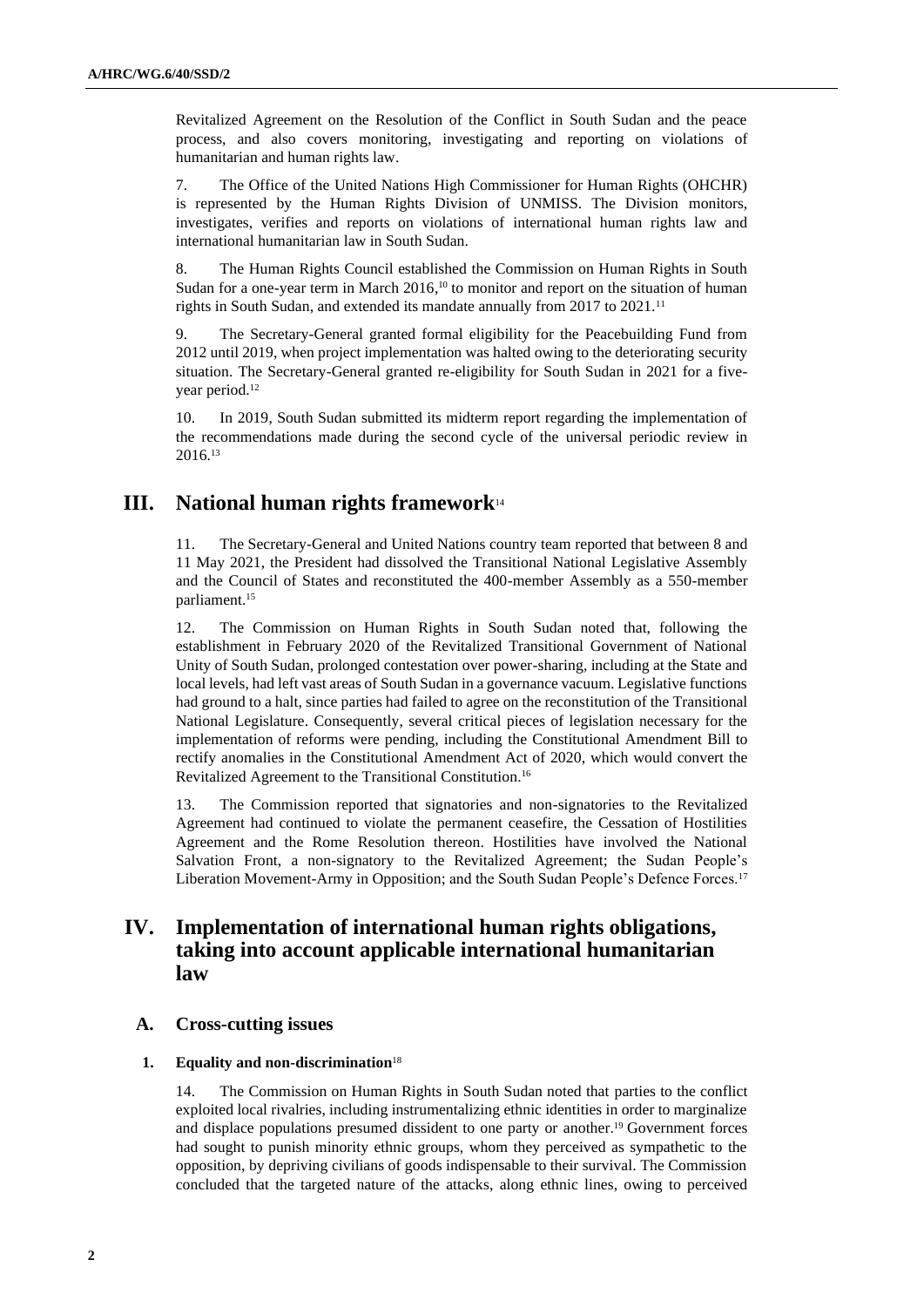support for the opposition, could amount to the crime against humanity of persecution along political and/or ethnic grounds under the draft statute of the hybrid court for South Sudan.<sup>20</sup>

15. The Commission recommended that the Government take steps to address competition and marginalization; adopt a strategy for national reconciliation and healing; $2<sup>1</sup>$ and initiate reforms to ensure that the security sector was pluralistic and ethnically inclusive.<sup>22</sup>

16. The United Nations country team asserted that Penal Code articles criminalizing the deliberate infection of another person with a sexually transmitted disease and with HIV had been abused by law enforcement agents to arbitrarily arrest and detain people living with HIV, sex workers and men who have sex with men.<sup>23</sup>

#### **2. Development, the environment, and business and human rights**<sup>24</sup>

17. The Commission on Human Rights in South Sudan stated that, since the Comprehensive Peace Agreement of 2005, the economy of the South had depended primarily on oil revenues. Accrued profits were reportedly being appropriated by political elites rather than reinvested into the country.<sup>25</sup> The armed conflict was being driven by the need to control the oil-producing areas in Unity and Upper Nile states. The oil industry had been militarized and securitized, with the National Security Service having expanded its involvement in oil production and management.<sup>26</sup>

18. The Commission recommended that the Government: ensure the implementation of the articles of the Revitalized Agreement on the Petroleum Revenue Management Act, which facilitated transparency, accountability and an equitable allocation of oil revenues; establish a mechanism to monitor the transfer of revenues to states and ensure public reporting; expedite operationalization of the Future Generations Fund and the Oil Revenue Stabilization Account, and audit the transfers of oil revenue to oil-producing states and communities since 2011.<sup>27</sup>

19. The Commission reported that millions of dollars in non-oil revenues had been diverted from the National Revenue Authority. Such a diversion of State funds may amount to economic crimes by members of the Government.<sup>28</sup>

20. The Commission stated that clashes in Central Equatoria were motivated by, inter alia, access to lucrative gold mines, illegal taxation, extortion and smuggling.<sup>29</sup>

21. Corruption had reportedly been so lucrative that it infected every sector of the economy and every State institution.<sup>30</sup> The Commission observed that rampant corruption and economic crimes, which concentrated illicit wealth in a few hands, continued to foment grievances and drive conflict. A corrupt political system in which elite alliances of dominant ethnic groups marginalized and excluded others, while enjoying impunity for violations, contributed to violent competition at the national and local levels, where weak or absent State structures facilitated violations.<sup>31</sup>

22. The Commission on Human Rights in South Sudan recommended that the Government ensure that senior officials made written declarations regarding their assets prior to taking up a government post, and then annually, in compliance with the Southern Sudan Anti-Corruption Commission Act of 2009, and introduce legislation making it a criminal offence to provide a wrong declaration. It also recommended that South Sudan work with other States to recover and repatriate proceeds from corrupt activities, and seek assistance to investigate and prosecute the individuals responsible.<sup>32</sup>

23. The Commission reported that climate change had posed severe challenges, such as the delayed onset of seasonal rains, heavy flooding and drought. While South Sudan had experienced heavy flooding yearly since 2005, the flooding from September 2018 to December 2020 was the most devastating on record.<sup>33</sup> In rural society with wealth measured by cattle, adverse weather conditions provoked conflicts from December 2018 to November 2019 between pastoralists and farmers over access to water and grazing crop fields.<sup>34</sup>

24. The Commission noted that unmaintained oil pipelines had suffered corrosion, causing spillage and leaks and impacting on the right to an adequate standard of living, including the right to health of local populations.<sup>35</sup> It recommended that the Government make full reparation to all affected communities for harm caused by oil exploration, ensure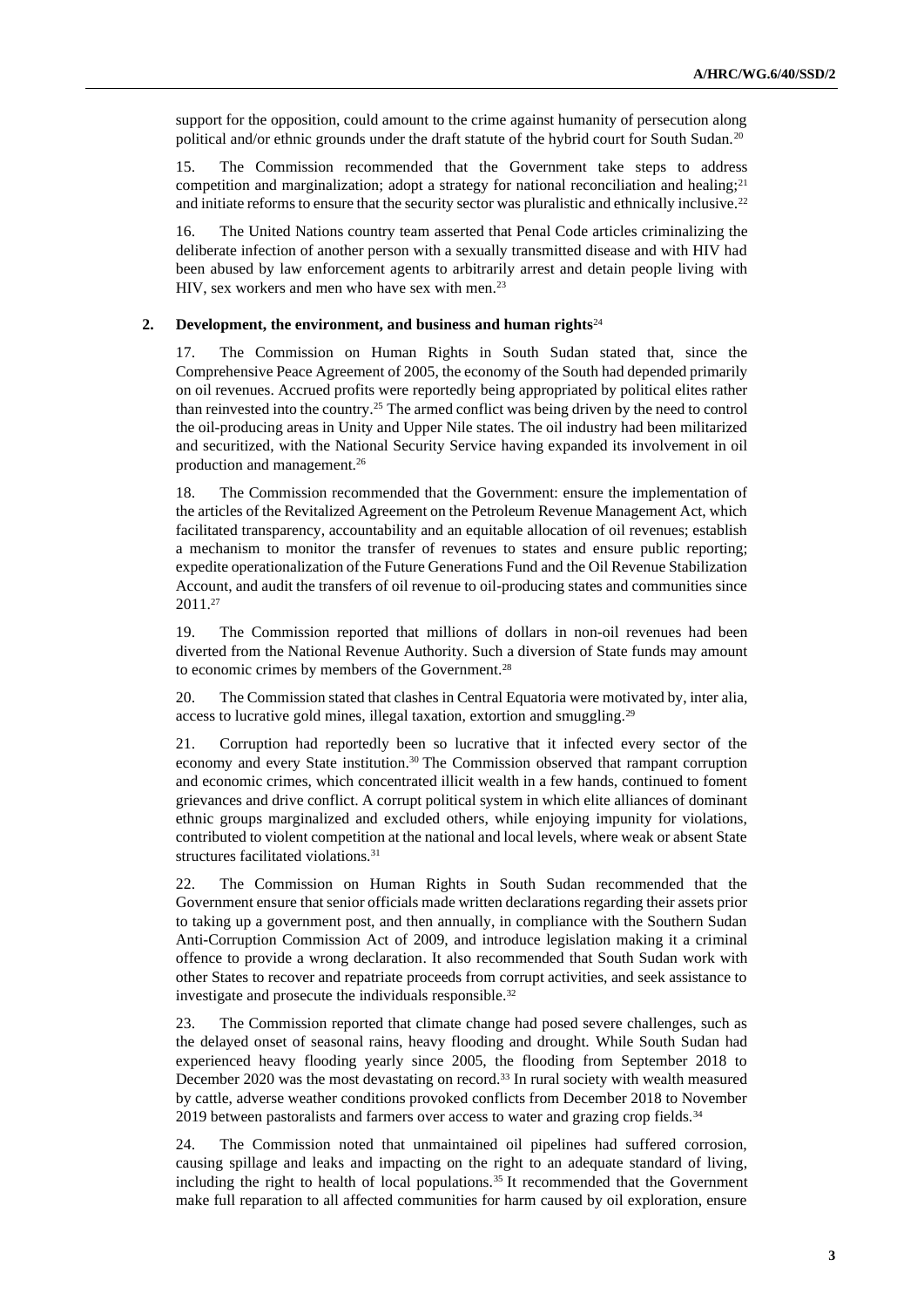their rights to safe drinking water and adequate health care, and develop a strategy to address the causes and effects of oil pollution.<sup>36</sup>

## **B. Civil and political rights**

## **1. Right to life, liberty and security of person**<sup>37</sup>

25. The Commission on Human Rights in South Sudan reported that, although the signing of the 2018 Revitalized Agreement had led to a reduction in hostilities at the national level, vast swathes of South Sudan had witnessed a massive escalation in violence perpetrated by organized tribal militias. The failure to meet Agreement deadlines had delayed gubernatorial appointments, creating a governance vacuum at the subnational level, and undermined the ability of states to reconcile local grievances.<sup>38</sup> UNMISS reported that incidents involving community-based militias had been the major source of violence affecting civilians since the signing of the Agreement.<sup>39</sup> The United Nations country team made similar observations, and noted that governor appointments to all 10 states were completed in early 2021.<sup>40</sup>

26. The Commission stated that the violence across Jonglei State and the Greater Pibor Administrative Area in 2020 was the worst that had been recorded since the outbreak of the national conflict in December 2013, with waves of attacks and reprisals that had left hundreds of people dead, maimed or destitute. While men were targeted and killed during the attacks, hundreds of women and girls were abducted, forced into sexual slavery, tortured and repeatedly gang raped, while abducted boys were forced to fight.<sup>41</sup>

27. Over the period of this universal periodic review, UNMISS documented hundreds of incidents that negatively affected the human rights situation, including arbitrary killings, abductions, conflict-related sexual violence, arbitrary arrests and detention, torture and illtreatment, forced military recruitment and the looting and destruction of civilian property. These resulted in thousands of civilians being killed and injured, including those attributed to the South Sudan People's Defence Forces, the South Sudan National Police Service, the National Security Service, as well as the Sudan People's Liberation Movement-Army in Opposition, National Salvation Front and other armed elements, including community-based militias.<sup>42</sup>

28. The United Nations country team reported 523 incidents of violence between January and June 2021, affecting 1,870 civilians, of whom 1,053 were killed and 489 injured.<sup>43</sup>

29. The Commission on Human Rights in South Sudan concluded that the attacks on civilians perpetrated by both government forces and armed opposition groups violated article 3 of the Geneva Conventions and provisions of Additional Protocol II, as well as customary international law, and constituted the war crimes of murder, pillage, unnecessary destruction of property and sexual violence.<sup>44</sup>

30. Gross human rights violations and abuses amounting to serious violations of international humanitarian law were also committed in the context of localized conflicts by armed militias affiliated with the South Sudan People's Defence Forces and the Sudan People's Liberation Movement-Army in Opposition. Violations perpetrated against civilians included abductions, forced recruitment, murder, sexual violence and ill-treatment.<sup>45</sup>

31. Incidents of violence further violated the right to life and property ownership under the African Charter on Human and Peoples' Rights, the Transitional Constitution and the Penal Code. The Commission expressed its belief that those acts could amount to war crimes and other serious crimes under international law in the draft statute of the hybrid court for South Sudan.<sup>46</sup>

32. The Commission stated that it had reasonable grounds to believe that members of the Government of South Sudan had engaged in acts amounting to gross human rights violations and serious violations of international humanitarian law in the context of the armed conflict in Central Equatoria. The Government had also been complicit in gross human rights violations and abuses by arming and supporting organized militia groups during localized conflicts in Jonglei State, the Greater Pibor Administrative Area and Warrap State.47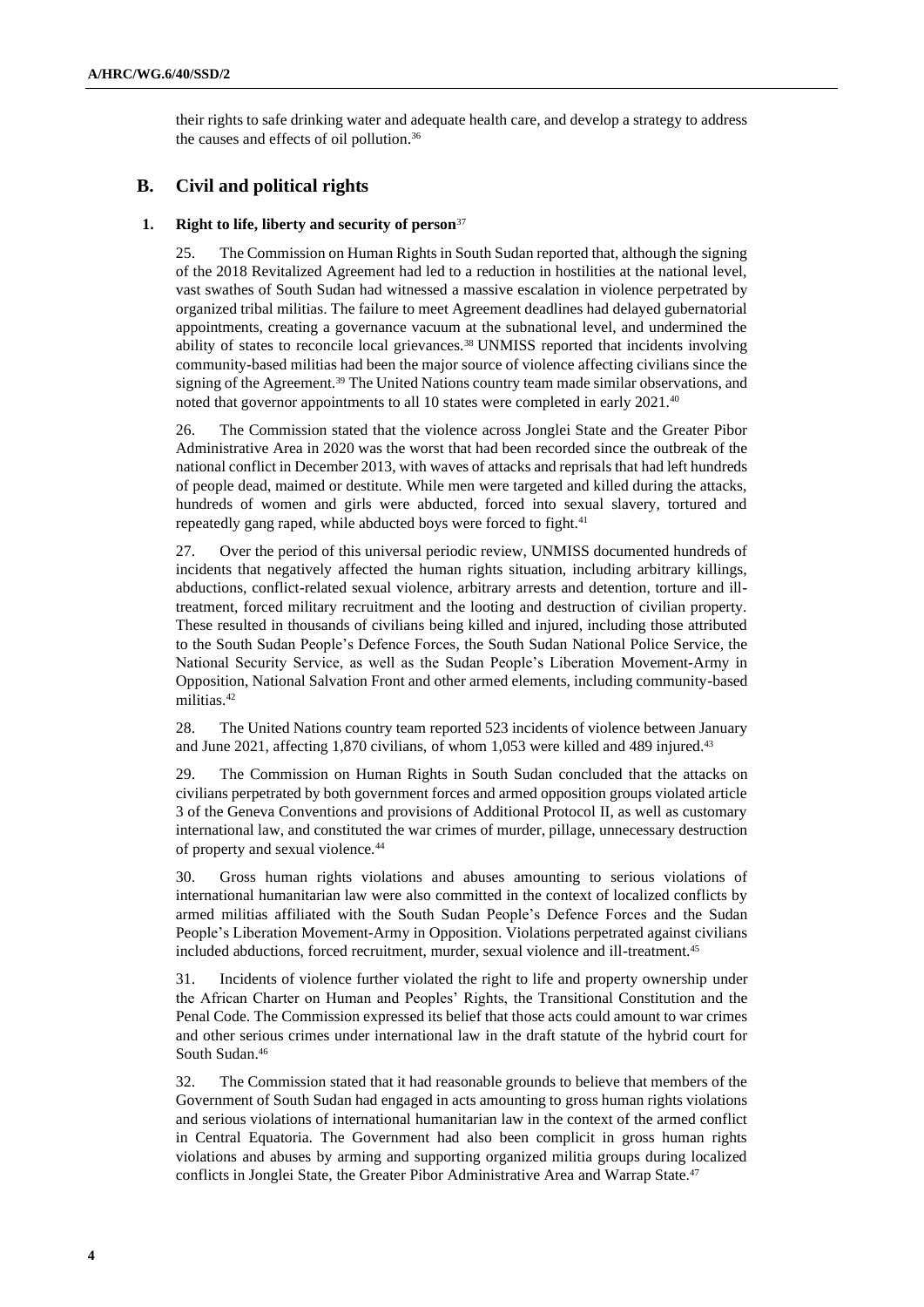33. The United Nations High Commissioner for Human Rights stated that those key figures who had deliberately fuelled and exploited localized tensions in the devastating attack in Greater Jonglei would be held accountable. It was of paramount importance that the Government take effective steps to ensure that members of the security forces were prevented from supplying weapons from government stocks to those militias.<sup>48</sup>

34. The Commission recommended that the Government fully implement the provisions of the Revitalized Agreement, and ensure the timely investigation of all allegations of serious violations of human rights and international humanitarian law committed by the South Sudan People's Defence Forces, the National Security Service and other members of the security forces.<sup>49</sup>

35. The Commission reported that arbitrary arrests and detentions continued to characterize daily life in South Sudan. Through continued acts of enforced disappearance, South Sudan had also failed in its duty to investigate in good faith all allegations of human rights violations. <sup>50</sup> It recommended that South Sudan investigate the role played by the National Security Service in violations of fundamental rights, such as unlawful detentions, arbitrary arrests, enforced disappearances and torture, and hold to account those responsible; and that it also investigate enforced disappearances to establish the fate and whereabouts of persons disappeared, and bring perpetrators to justice.<sup>51</sup>

36. UNMISS noted that imposition of the death penalty remained a concern, including inadequate safeguards to protect due process and fair trial rights.<sup>52</sup> It expressed concern about extrajudicial executions related to cases without a fair trial.<sup>53</sup> On 8 March 2019, the High Commissioner for Human Rights wrote to President Kiir, expressing concern about the increased number of executions and urging him to implement a moratorium on the death penalty.<sup>54</sup>

#### **2. Administration of justice, including impunity, and the rule of law**<sup>55</sup>

37. The High Commissioner for Human Rights in February 2021 welcomed the decision by the Government of South Sudan to move forward with the establishment of transitional justice institutions as an important step towards confronting and dealing with past human rights violations to prevent further violence.<sup>56</sup>

38. The Commission on Human Rights in South Sudan reported in 2021 that South Sudan had made no concrete progress in establishing the transitional justice mechanisms provided for in the Revitalized Agreement to address accountability for conflict-related violations. Under chapter V of the Agreement, the Government was required to establish a commission for truth, reconciliation and healing; a hybrid court for South Sudan to investigate and prosecute individuals responsible for violations and atrocity crimes, together with the African Union; and a compensation and reparation authority to administer a fund for victims.<sup>57</sup> The Commission recommended that the Government implement the transitional justice provisions in the Revitalized Agreement, <sup>58</sup> and adopt a broad approach to reparations, including by ensuring that at least 1 per cent of oil revenues were allocated to reparations.<sup>59</sup>

39. The Commission on Human Rights in South Sudan and the United Nations country team reported that inadequate infrastructure, resources and capacity diminished State abilities to provide civilians with access to justice.<sup>60</sup> Customary courts were not mandated to hear serious criminal cases and were ill-suited to providing justice to women and victims of sexual violence given gender biases and the lack of procedural safeguards.<sup>61</sup> UNHCR expressed similar concerns. 62

40. The Commission recommended that the Government strengthen the independence and capacity of the judiciary and national justice institutions.<sup>63</sup> UNHCR recommended that South Sudan: reinforce the organizational structures of the police, prosecution, court and prison services through vetting, oversight and disciplinary mechanisms, transparent remuneration and training; strengthen access to justice for all population groups, including refugees, returnees and internally displaced persons; and establish police, justice and social services teams to help restore security and order in sites for internally displaced persons, returnees and refugees, and in other isolated areas.<sup>64</sup>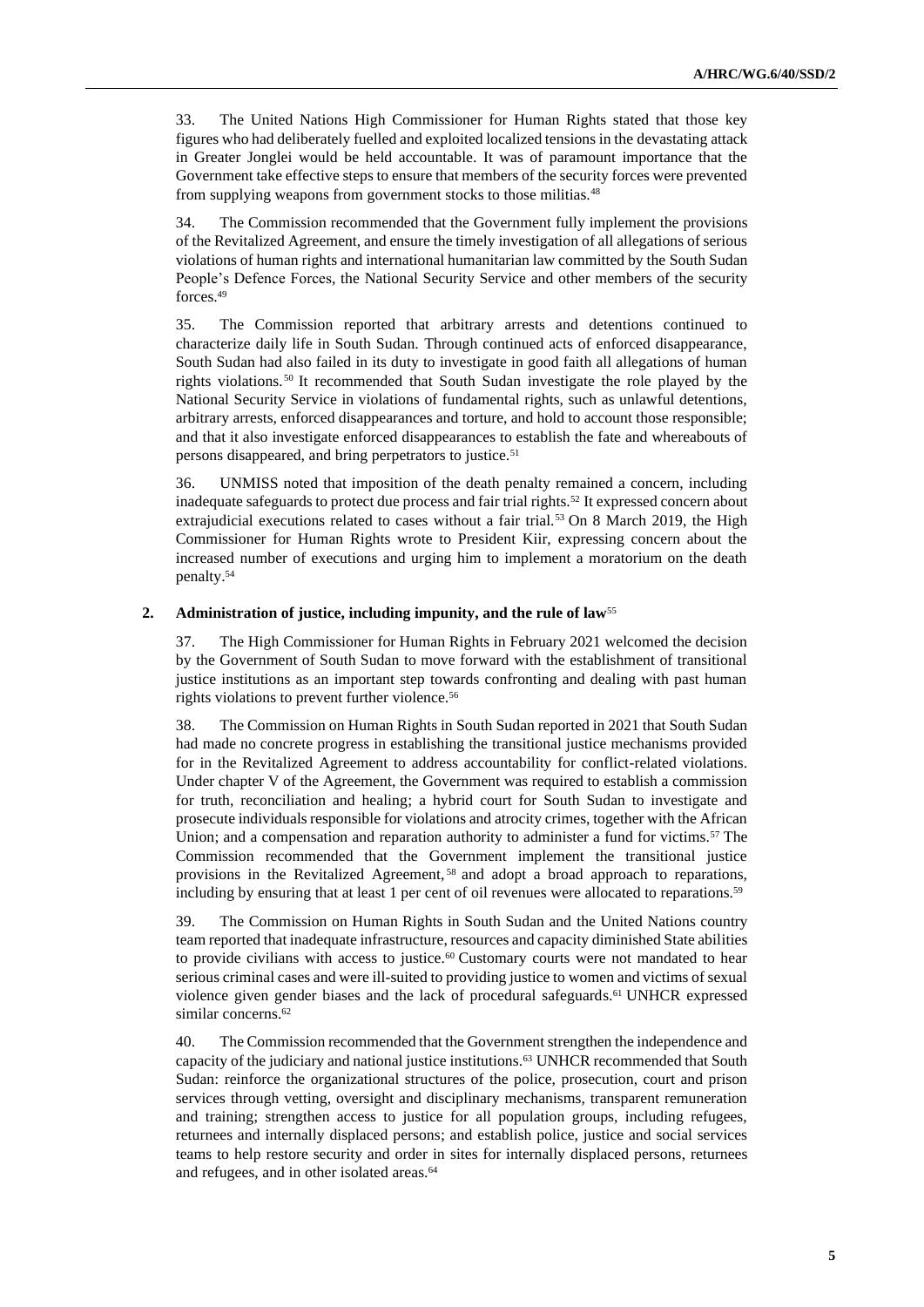## **3. Fundamental freedoms and the right to participate in public and political life**<sup>65</sup>

41. UNMISS stated that it received reports of censorship, harassment and arbitrary arrest and detention by the National Security Service of journalists, activists and other civilians expressing critical or dissenting views from those of the Government.<sup>66</sup>

42. Several special procedure mandate holders addressed communications to the Government: in October 2020, concerning the reported harassment and intimidation of a human rights lawyer;<sup>67</sup> in January 2020, concerning the alleged killing of a foreign freelance journalist; <sup>68</sup> and in February 2019, concerning the alleged arrest, arbitrary detention, and investigation of a human rights defender.<sup>69</sup>

43. The Commission on Human Rights in South Sudan recommended that the Government take effective measures to prevent acts aimed at interfering with the freedom to express opinions, such as attempts to intimidate or silence civil society, journalists, legal professionals, human rights defenders and political groups, investigate such interference, and ensure that perpetrators are prosecuted and victims are provided with redress.<sup>70</sup> It further recommended that the Government implement fully the three media laws – the Media Authority Act, the law on the right of access to information, and the Public Broadcast Company Law – and establishing the relevant media institutions.<sup>71</sup>

44. UNESCO recommended that South Sudan decriminalize defamation and place it within a civil code, and investigate cases of killed journalists.<sup>72</sup>

45. The United Nations country team recommended that the Government prioritize undertaking a census to prepare for free and fair elections.<sup>73</sup>

## **4. Prohibition of all forms of slavery**

46. The Commission on Human Rights in South Sudan stated that it had documented the abduction of hundreds of women and children by militias and civil defence groups during localized conflicts in Jonglei and the Greater Pibor Administrative Area between May and September 2020. The women and girls abducted had been forced into sexual slavery or forced marriage. 74

## **C. Economic, social and cultural rights**

## **1. Right to social security**<sup>75</sup>

47. The United Nations country team reported that 99.7 per cent of annual expenditure on social protection activities in South Sudan was provided by donor funding.<sup>76</sup>

### **2. Right to an adequate standard of living**<sup>77</sup>

48. The Commission on Human Rights in South Sudan reported that corruption had made several officials extremely wealthy at the expense of millions of civilians, resulting in acute socioeconomic inequality. The illicit diversion of revenues had robbed the Government of critical resources to fund the realization of economic, social and cultural rights, such as health, education, food and water. South Sudan also spent its money on its military and governing elite, not on improving infrastructure or public services.<sup>78</sup> Over 80 per cent of the population was living in extreme poverty as of July 2021, with more than 8 million civilians dependent on aid.<sup>79</sup>

49. The Commission recommended that the Government realign spending priorities and commit resources towards fulfilling citizens' needs, including ensuring freedom from hunger and other economic, social and cultural rights, and improved standards of living.<sup>80</sup>

50. The Secretary-General noted that South Sudan in 2021 was facing the highest levels of food insecurity and malnutrition since independence in 2011. An estimated 7.2 million people, or 60 per cent of the population, were likely to face acute food insecurity or worse during the lean season between April and July 2021.<sup>81</sup>

51. The Commission on Human Rights in South Sudan found that government forces had used starvation as a method of warfare in Western Bahr el-Ghazal State between January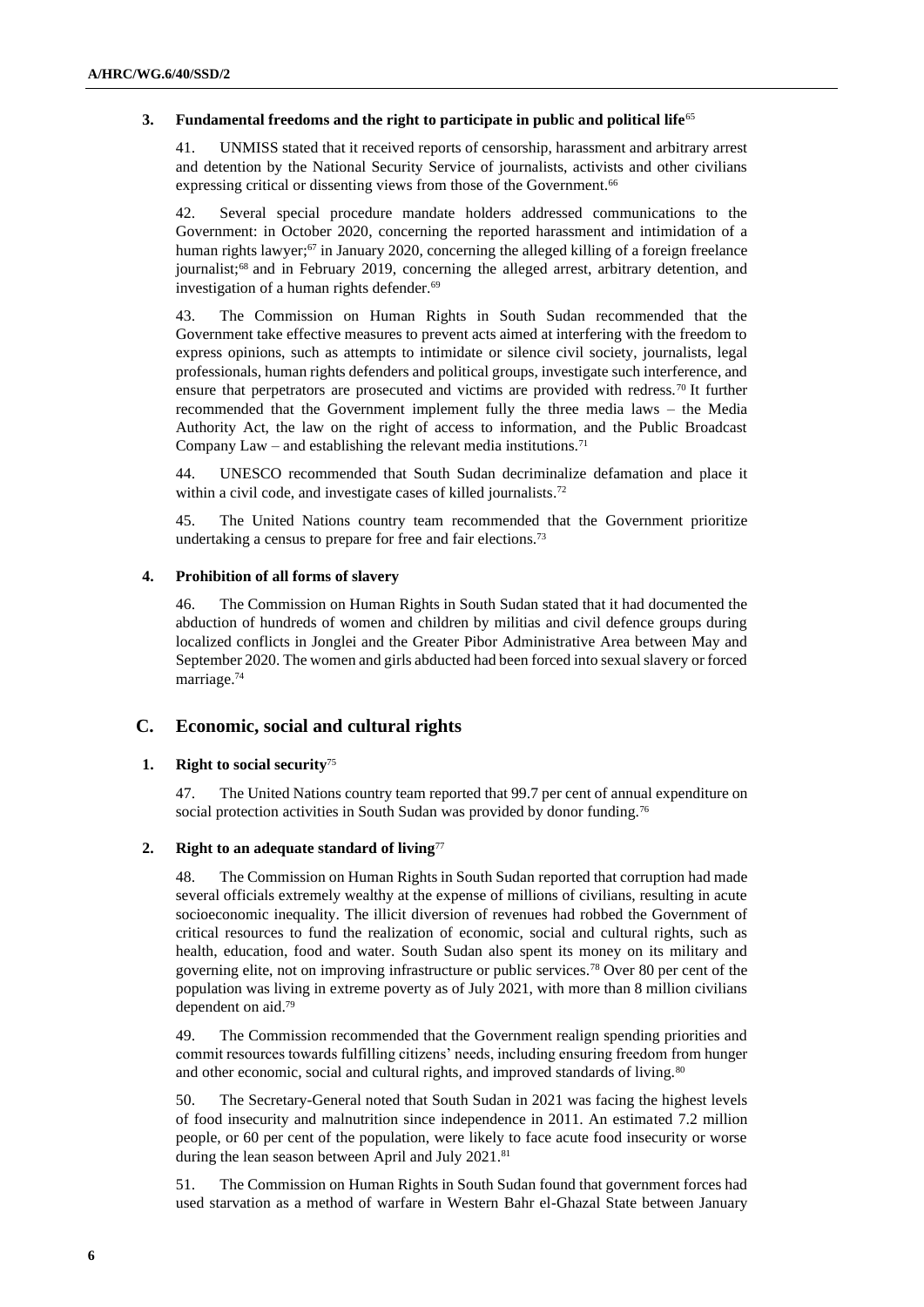2017 and November 2018, and Jonglei State between 2017 and 2019.<sup>82</sup> Members of armed groups also used starvation as a method of warfare in Central Equatoria in 2018. The forces of the Sudan People's Liberation Movement-Army in Opposition had deliberately obstructed the activities of international humanitarian aid organizations and prevented them from delivering foodstuffs to communities in need.<sup>83</sup> The Commission reported that indirect or incidental factors contributing to hunger were linked to challenges posed by climate change, such as delayed seasonal rains, heavy flooding and drought, leading to poor harvests.<sup>84</sup>

52. The Commission recommended that the Government take effective measures to prevent and respond to any acts that could amount to the crime of starvation, such as the destruction of crops or livestock in localized conflict, or the displacement of populations by non-State actors.<sup>85</sup> It also recommended ensuring unfettered access to the United Nations, the International Committee of the Red Cross and humanitarian workers.<sup>86</sup>

53. The Commission noted that as a result of flooding, water sources had become heavily contaminated.<sup>87</sup> The United Nations country team reported that, in 2019, only about 3 per cent of the population had access to piped water in their homes, while 41 per cent had access to other improved water sources such as boreholes and protected springs. An estimated 63 per cent of the population practised open defecation.<sup>88</sup>

### **3. Right to health**

54. UNMISS noted that the Government had not sought to make funding of the public health sector a priority. For 2019–2020, 1.2 per cent of the national budget was allocated to public health, leading to the de facto outsourcing of health-care services to international organizations and reliance on international donor funding.<sup>89</sup> The United Nations country team reported that the availability of health-care services had been affected by, inter alia, delayed or unpaid government salaries, insecurity and the lack of qualified health workers. Children faced malaria, pneumonia, vaccine-preventable disease and death, and South Sudan had one of the highest maternal mortality rates in the world.<sup>90</sup>

55. UNMISS and the United Nations country team recommended that the Government improve access to health services, especially on sexual and reproductive health.<sup>91</sup> UNMISS recommended substantially increasing budgetary allocations for the public health sector; strengthening the capacities of public health facilities and health workers; ensuring that competent national authorities investigate and prosecute individuals responsible for violations of international human rights law and international humanitarian law, including conflict-related sexual violence and attacks against medical personnel and facilities; and ensuring that victims have access to comprehensive programmes.<sup>92</sup>

56. The Secretary-General reported that the COVID-19 pandemic had exacerbated existing vulnerabilities by disrupting immunization services and had weakened an already fragile health system. 93

## **4. Right to education**<sup>94</sup>

57. The Commission on Human Rights in South Sudan noted that South Sudan had the highest proportion of out-of-school children in the world, numbering at least 2.2 million. The situation had been exacerbated by conflict-related closures of schools, which had been targeted, damaged or occupied for military purposes. Even where schools were operational, they were severely underresourced. <sup>95</sup> The United Nations country team highlighted the schooling interruption caused by COVID-19.<sup>96</sup>

58. The Working Group on Children in Armed Conflict encouraged the Government to ensure that attacks on schools were investigated and that those responsible for violating international humanitarian law were held accountable.<sup>97</sup>

59. UNESCO recommended that South Sudan consider constitutionally guaranteeing the right to education for all within the national territory, consider making pre-primary education free and compulsory for at least a year, extend free education to 12 years instead of eight, and amend its legislation to explicitly set a minimum age of marriage at 18.<sup>98</sup> The United Nations country team recommended that South Sudan ensure quality, inclusive and equitable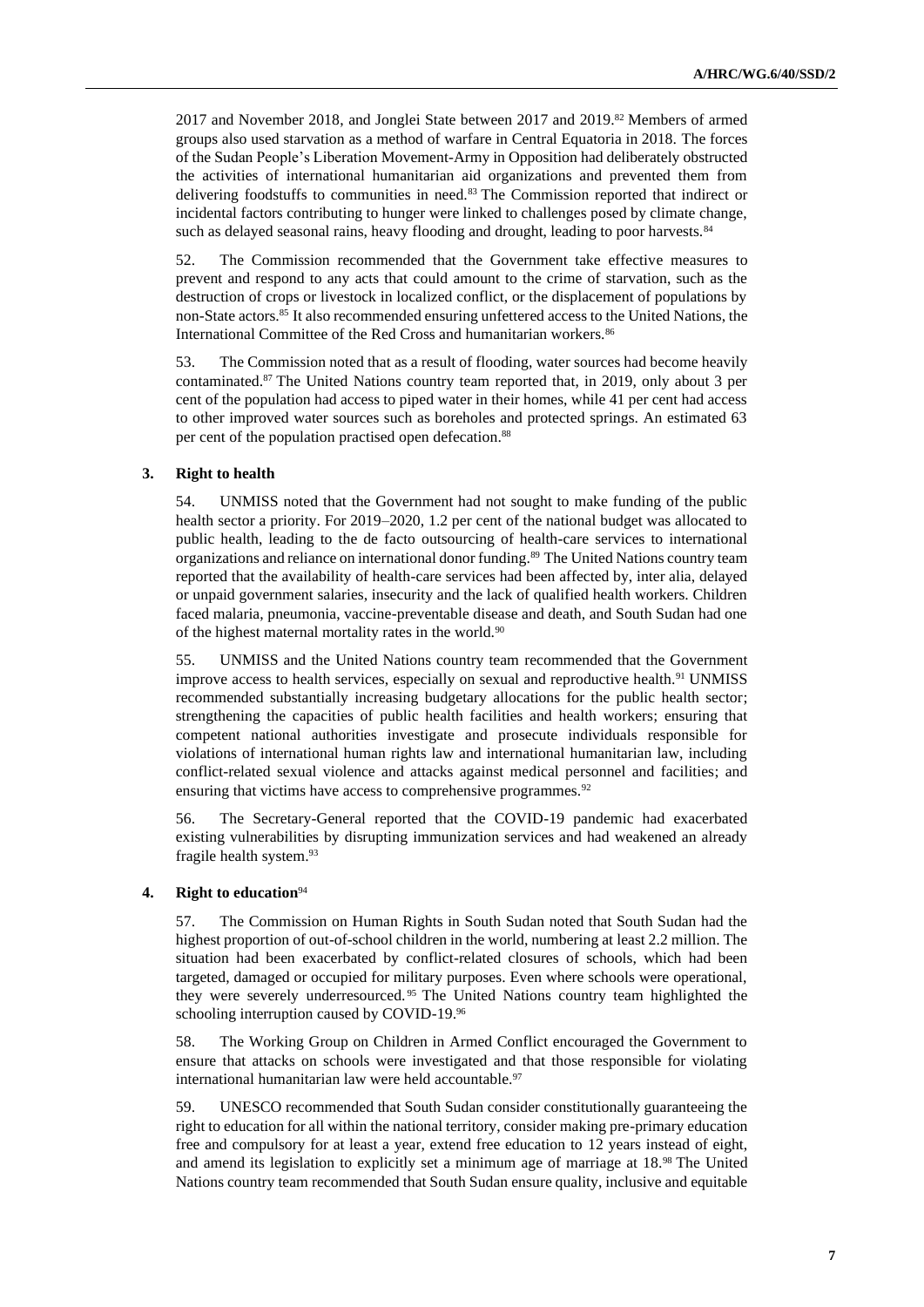education, particularly for girls and children in pastoralist communities, and also ensure adequate financing to the education sector that represented 15 to 20 per cent.<sup>99</sup>

## **D. Rights of specific persons or groups**

### **1. Women**<sup>100</sup>

60. The Commission on Human Rights in South Sudan reported that sexual violence, including rape, gang rape, abduction, sexual slavery, sexual mutilation and sexual torture had been consistent features of the conflict in South Sudan since 2013, and were being replicated in local level conflict. Armed clashes locally had resulted in mass displacement of the civilian population, in particular women and girls.<sup>101</sup>

61. The Commission was concerned that the practice of commodifying women as the spoils of conflict had been perpetuated at the local level, as government forces and aligned militias, the forces of the Sudan People's Liberation Movement-Army in Opposition and other armed groups were given the licence (as a form of "compensation") to loot and pillage, abduct, rape and force women into sexual slavery and forced marriage. Conflict-related sexual violence in South Sudan was thus rooted in the structural violence of conflict and the local political economy.<sup>102</sup>

62. The Commission recommended that the Government: establish an interim reparations programme to address the immediate needs of victims, including through medical and psychosocial support, focusing on conflict-related sexual violence; promote accountability for conflict-related sexual violence; establish a committee to address accountability for conflict-related sexual violence; and mandate the committee to advise on the role of domestic and military courts in the prosecution of conflict-related sexual violence and on a comprehensive investigation and prosecutorial strategy.<sup>103</sup>

63. The Secretary-General urged all parties to comply with the provisions prohibiting the use of sexual violence, as set out in the 2017 cessation of hostilities agreement and in the Revitalized Agreement. He called for all perpetrators of sexual violence to be prosecuted, irrespective of rank, and for the immediate and safe release of all abducted women and children.<sup>104</sup>

64. UNHCR reported that impunity regarding sexual and gender-based violence coupled with limited livelihood options had had a negative impact, particularly on women and girls, some of whom had been subjected to sexual exploitation and had to engage in survival sex. UNHCR recommended that South Sudan introduce specific laws on sexual and gender-based offences to better prevent and respond to gender-based violence. 105

65. The Commission on Human Rights in South Sudan recommended that the Government act urgently to eliminate and prevent practices that constitute forced marriage, tackle the root causes thereof and ensure that instances of forced marriage were investigated and prosecuted.<sup>106</sup>

66. The Commission also recommended that the Government fast-track the finalization of the national gender policy, including measures to implement the equality provisions in the Transitional Constitution and its Bill of Rights, which guarantee equality between women and men.<sup>107</sup>

67. The Secretary-General reported that, despite progress made regarding state and local government appointments, the parties continued to fall short of the quota for women. He urged them to adhere to the 35 per cent quota in all government institutions, as stipulated in the Revitalized Agreement. 108

## **2. Children**<sup>109</sup>

68. The Office of the Special Representative of the Secretary-General for Children and Armed Conflict reported that, despite a significant decline in grave violations against children following the signing of the Revitalized Agreement, grave violations continued to be committed by all parties to the conflict, including Government security forces. <sup>110</sup> The reintegration of various armed groups into the South Sudan People's Defence Forces was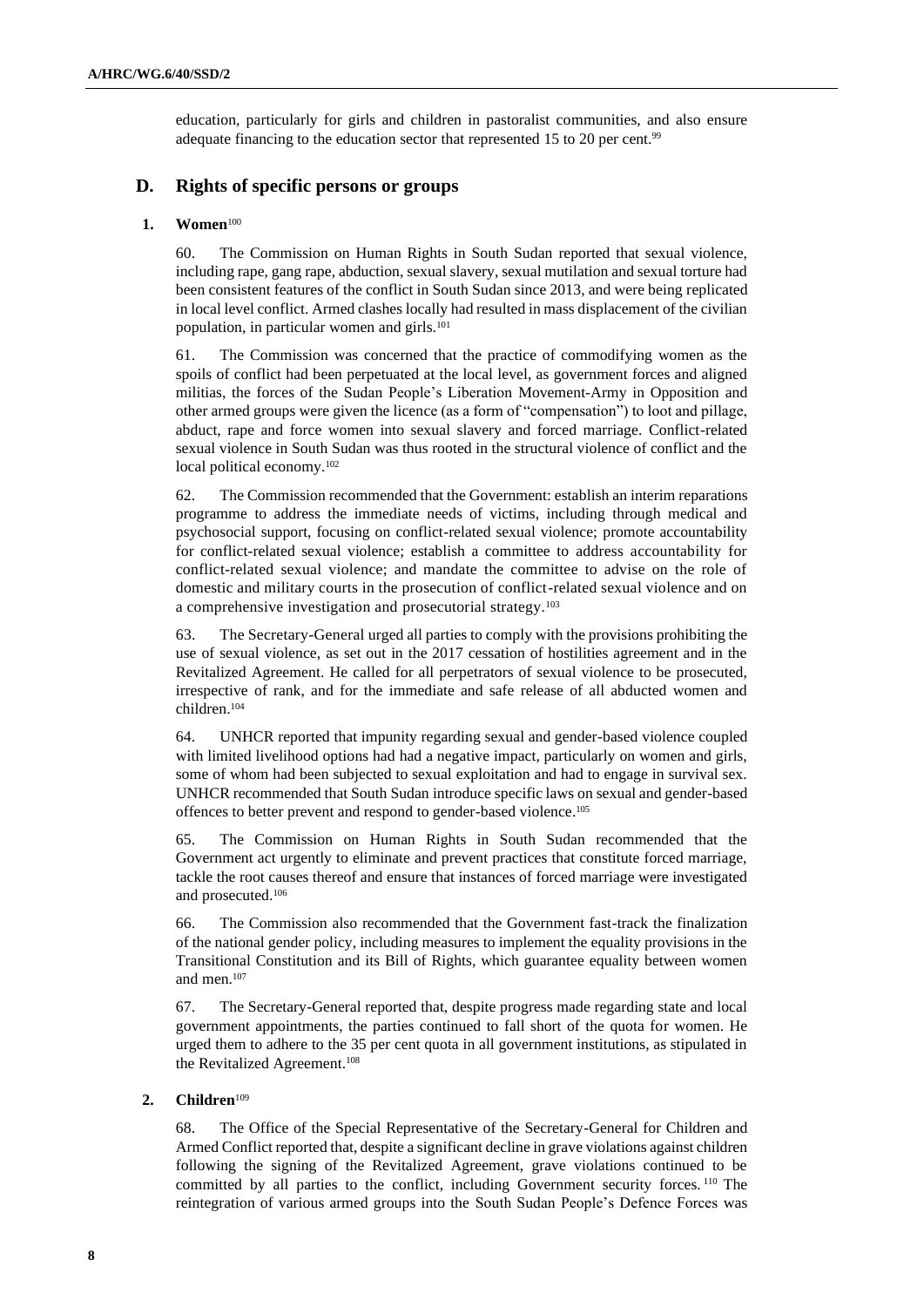reportedly a significant factor in the reduction of the number of affected children.<sup>111</sup> The Secretary-General remained concerned that parties to the conflict, including government security forces, continued to perpetuate grave violations against children.<sup>112</sup>

69. The United Nations verified a total of 708 violations, affecting 618 children, for the period from 1 July 2018 to 30 June 2020. <sup>113</sup> Recruitment and use remained the most prevalent violation, followed by killing and maiming, abduction, and rape and other forms of sexual violence.<sup>114</sup> The Commission on Human Rights in South Sudan reported that, as of July 2019, some 19,000 children were thought to still be in the ranks of the South Sudan People's Defence Forces and armed opposition groups, and that that number had remained the same since December 2017.<sup>115</sup> Insecurity, poverty and lack of opportunities were also drivers of child recruitment and use.<sup>116</sup> About 75 per cent of cases of killing and maiming were caused by explosive remnants of war.<sup>117</sup>

70. The Secretary-General and the Working Group on Children in Armed Conflict called upon the Government to invest in disarmament, demobilization and reintegration processes, security sector reform and demining efforts.<sup>118</sup> The Working Group encouraged the Government to focus on long-term sustainable reintegration and rehabilitation opportunities for children, including equal access to health care, psychosocial support and education programmes, and working with communities to avoid stigmatization, to facilitate their return and minimize re-recruitment.<sup>119</sup> The Secretary-General called upon the Government to put an end to the crimes of rape and other forms of sexual violence against children, including by strengthening the legal framework, establishing a specialized court to prosecute sexual and gender-based crimes, and providing services, reparations and redress to survivors.<sup>120</sup>

71. The Office of the Special Representative of the Secretary-General for Children and Armed Conflict stated that the Sudan People's Liberation Movement/Army in Opposition was the main perpetrator of grave violations against children, followed by the South Sudan People's Defence Forces, the National Salvation Front, the South Sudan National Police Service and forces loyal to General Ochan.<sup>121</sup>

72. The Office of the Special Representative also reported that on 7 February 2020, the Government signed a comprehensive action plan with the United Nations to end and prevent all grave violations against children in South Sudan. The plan covers all six grave violations against children and was endorsed by other parties to the Revised Agreement. Some provisions of the plan, such as the establishment of committees as oversight structures had been implemented, whereas others, including the criminalization of the six grave violations and the establishment of complaint procedures, remained pending.<sup>122</sup>

73. The Secretary-General called upon the Government to implement the comprehensive action plan and to budget for its implementation. <sup>123</sup> The Secretary-General urged the Government to remedy the impunity and to hold perpetrators accountable.<sup>124</sup> The Working Group on Children and Armed Conflict urged an end to impunity by ensuring that all perpetrators of violations and abuses were brought swiftly to justice and held accountable, and it also noted that, in the comprehensive action plan, the parties had committed themselves to investigating the six grave violations, criminalizing the violations and strengthening specialized units within the judiciary to investigate, prosecute and adjudicate violations.<sup>125</sup>

74. The Commission noted that the bride price for wives in the context of conflict-related economic and physical insecurity had led to increased child marriages. The Commission encouraged the Government to take active steps towards meeting its commitment to ending child marriage by 2030.<sup>126</sup>

## **3. Persons with disabilities**<sup>127</sup>

75. The United Nations country team reported that children with disabilities were subject to discrimination and stigma, noting a severe lack of services, infrastructure and facilities targeting the group. 128

#### **4. Migrants, refugees, asylum seekers and internally displaced persons**<sup>129</sup>

76. The Commission on Human Rights in South Sudan noted that hundreds of thousands of civilians had been displaced by the violence and flooding.<sup>130</sup> UNHCR reported that South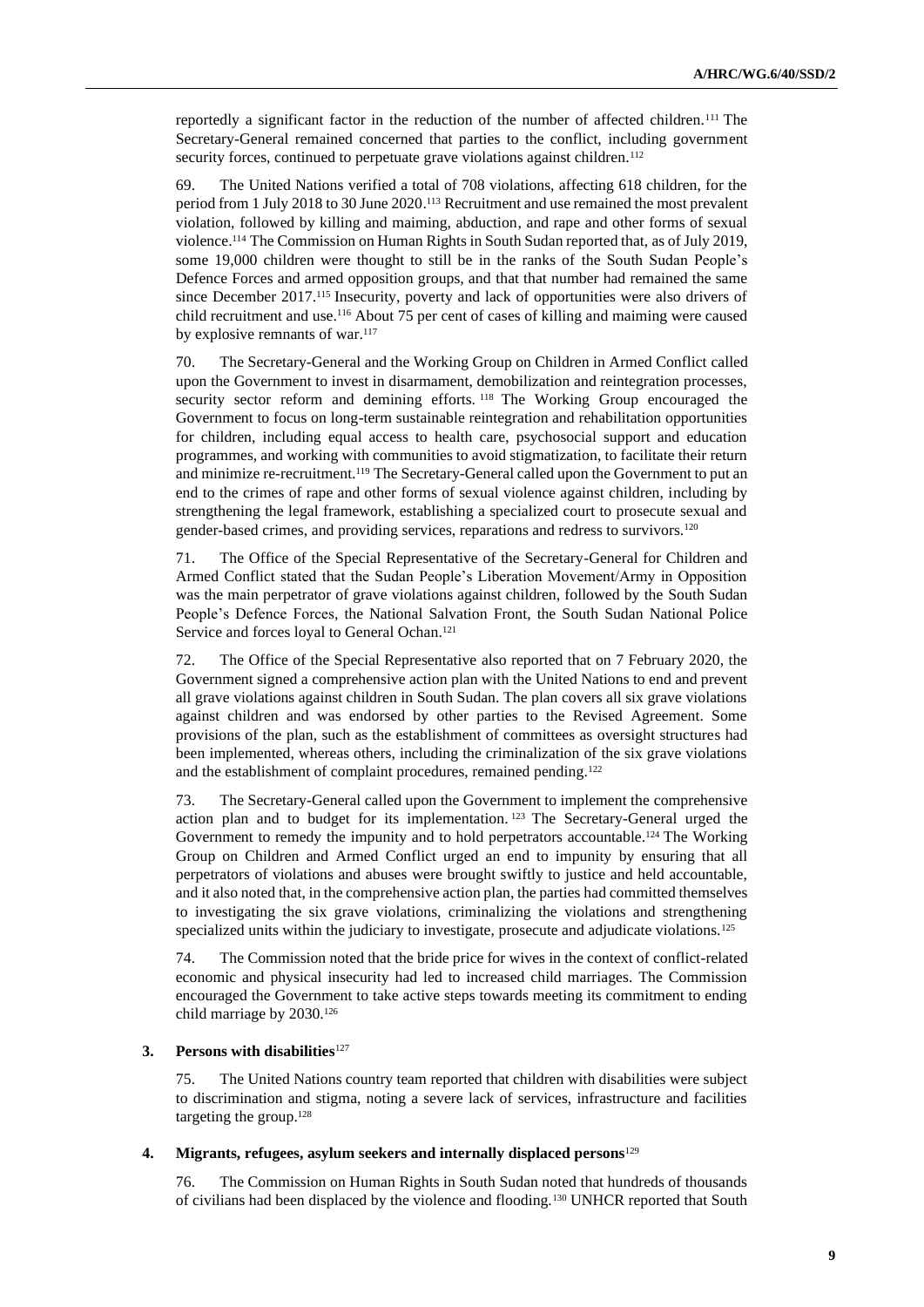Sudan remained Africa's largest displacement crisis with 2.2 million South Sudanese refugees and 1.6 million internally displaced persons.<sup>131</sup>

77. UNHCR noted that the overall protection context for refugees, in particular near the border with the Sudan, continued to be compromised by large numbers of armed elements and combatants, and associated challenges regarding physical security, rule of law, and voluntary and forced recruitment, in particular in refugee sites. UNHCR recommended that South Sudan reduce the presence of combatants, armed elements and weapons at refugee sites through initial and continuous screening in partnership between national and local authorities.<sup>132</sup>

78. UNHCR noted that more than 1.3 million internally displaced persons had returned spontaneously to their areas of origin or habitual residence. As communities returned to their areas of origin, issues of housing, land and property ownership were surfacing owing to destruction, loss of documents and illegal occupation.<sup>133</sup>

79. The Commission on Human Rights in South Sudan recommended that the Government facilitate the realization of the right to return of refugees and internally displaced persons.<sup>134</sup> UNHCR recommended that South Sudan: expedite the review of the Internally Displaced Persons Bill to incorporate norms from the African Union Convention for the Protection and Assistance of Internally Displaced Persons in Africa; strengthen the humanitarian, peace and development nexus to create conditions for safe and sustainable return and integration; ensure participation of internally displaced young people in the peacebuilding process; and implement recommendations from the 2020 National Dialogue Conference.<sup>135</sup>

## **5. Stateless persons**

80. UNHCR reported that statelessness was caused by several factors, including State succession, lack of legal safeguards to prevent childhood statelessness, lack of a national birth registration system, and poor national identification.<sup>136</sup>

81. UNHCR recommended that South Sudan insert a safeguard in the nationality law to grant nationality to children born on the territory who would otherwise be stateless, and implement the 2018 Civil Registry Act, in particular regarding birth registration;<sup>137</sup> include questions on nationality and statelessness in the 2022 census to establish the number of persons with undetermined nationality; adopt the civil registration and vital statistics regulations in order to implement the 2018 Civil Registry Act; allocate a budget for nationality documentation and ensure training; and prioritize groups at risk of statelessness, including cross-border populations, returning refugees and minority groups.<sup>138</sup>

### *Notes*

- <sup>1</sup> Tables containing information on the scope of international obligations and cooperation with international human rights mechanisms and bodies for South Sudan will be available at https://www.ohchr.org/EN/HRBodies/UPR/Pages/SSindex.aspx.
- <sup>2</sup> For relevant recommendations, se[e A/HRC/34/13,](http://undocs.org/en/A/HRC/34/13) paras. 126.1, 126.28–126.29, 126.32–126.35, 126.53, 127.1–127.9, 127.12–127.19, 128.1–128.23, 128.37–128.38, 128.46–128.50 and 129.1– 129.13.
- <sup>3</sup> [A/HRC/43/56,](https://undocs.org/en/A/HRC/43/56) para. 82 (g).

- <sup>6</sup> United Nations country team submission for the universal periodic review of South Sudan, p. 2.
- <sup>7</sup> UNHCR submission for the universal periodic review of South Sudan, p. 3.
- <sup>8</sup> Security Council resolution 2155 (2014).
- <sup>9</sup> Security Council resolution 2567 (2021).
- <sup>10</sup> Human Rights Council resolution 31/20.
- <sup>11</sup> Human Rights Council resolutions 34/25, 37/31, 40/19, 43/27 and 46/23.
- <sup>12</sup> Peacebuilding Support Office submission for the universal periodic review of South Sudan, para. 2.
- <sup>13</sup> See https://www.ohchr.org/EN/HRBodies/UPR/Pages/UPRImplementation.aspx.
- <sup>14</sup> For relevant recommendations, se[e A/HRC/34/13,](http://undocs.org/en/A/HRC/34/13) paras. 126.3, 126.20-126.27, 126.41, 127.10,

<sup>4</sup> Ibid., para. 82 (h).

<sup>5</sup> See https://unmiss.unmissions.org/sites/default/files/access\_to\_health\_for\_survivors\_of\_conflictrelated\_sexual\_violence\_in\_south\_sudan.pdf (para. 14).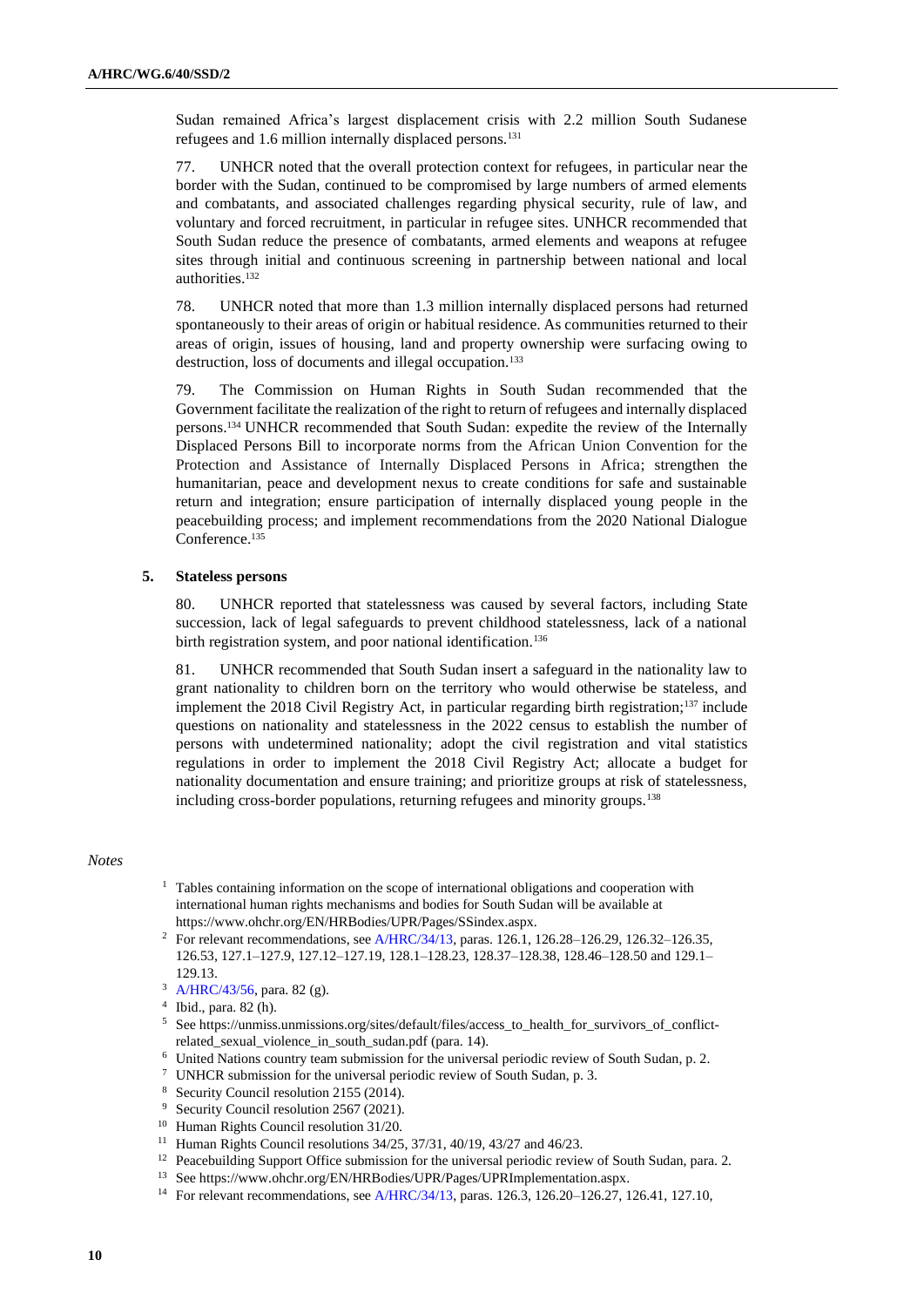- 127.27, 128.24–128.30, 128.33–128.35 and 128.92.
- <sup>15</sup> [S/2021/566,](http://undocs.org/en/S/2021/566) para. 7; and United Nations country team submission, p. 4.
- [A/HRC/46/53,](http://undocs.org/en/A/HRC/46/53) para. 16.
- Ibid., para. 20.
- <sup>18</sup> For the relevant recommendation, see [A/HRC/34/13,](http://undocs.org/en/A/HRC/34/13) para. 126.11.
- [A/HRC/43/56,](https://undocs.org/en/A/HRC/43/56) para. 61.
- [A/HRC/46/53,](http://undocs.org/en/A/HRC/46/53) para. 49.
- Ibid., para. 81 (m)–(n).
- Ibid., para. 81 (t).
- United Nations country team submission, p. 7.
- <sup>24</sup> For the relevant recommendation, see [A/HRC/34/13,](http://undocs.org/en/A/HRC/34/13) para. 126.68.
- [A/HRC/43/56,](http://undocs.org/en/A/HRC/43/56) para. 35.
- [A/HRC/40/69,](http://undocs.org/en/A/HRC/40/69) para. 126.
- Ibid., para. 132 (a)–(c).
- <sup>28</sup> [A/HRC/43/56,](http://undocs.org/en/A/HRC/43/56) paras. 39–44; and see the conference room paper of Commission on Human Rights in South Sudan on human rights violations and related economic crimes in South Sudan [\(A/HRC/48/CRP.3\)](http://undocs.org/en/A/HRC/48/CRP.3), paras. 131–164, available on the web page of the Human Rights Council (https://www.ohchr.org/EN/HRBodies/HRC/RegularSessions/Session48/Pages/ListReports.aspx).
- [A/HRC/46/53,](http://undocs.org/en/A/HRC/46/53) para. 27.
- [A/HRC/43/56,](http://undocs.org/en/A/HRC/43/56) para. 33.
- [A/HRC/46/53,](http://undocs.org/en/A/HRC/46/53) para. 22.
- <sup>32</sup> [A/HRC/43/56,](http://undocs.org/en/A/HRC/43/56) para. 82 (a)–(b). See also [A/HRC/48/CRP.3,](http://undocs.org/en/A/HRC/48/CRP.3) para. 182 (a), (c)–(f) and (i)–(x).
- [A/HRC/46/53,](http://undocs.org/en/A/HRC/46/53) para. 48.
- [A/HRC/43/56,](http://undocs.org/en/A/HRC/43/56) para. 59.
- [A/HRC/48/CRP.3,](http://undocs.org/en/A/HRC/48/CRP.3) para. 82.
- Ibid., para. 182 (g)–(h).
- <sup>37</sup> For relevant recommendations, se[e A/HRC/34/13,](http://undocs.org/en/A/HRC/34/13) paras. 128.39, 128.41-128.45, 128.63 and 129.14-129.15.
- [A/HRC/46/53,](http://undocs.org/en/A/HRC/46/53) para. 32.
- [S/2021/566,](http://undocs.org/en/S/2021/566) para. 71.
- United Nations country team submission, pp. 4 and 9.
- [A/HRC/46/53,](http://undocs.org/en/A/HRC/46/53) para. 36.
- [S/2021/566,](http://undocs.org/en/S/2021/566) para. 67; [S/2021/172,](http://undocs.org/en/S/2021/172) para. 52; [S/2020/1180,](http://undocs.org/en/S/2020/1180) para. 57; [S/2020/145,](http://undocs.org/en/S/2020/145) para. 54; [S/2019/722,](http://undocs.org/en/S/2019/722)  para. 58; [S/2019/491,](http://undocs.org/en/S/2019/491) para. 49; and [S/2018/1103,](http://undocs.org/en/S/2018/1103) para. 34.
- <sup>43</sup> United Nations country team submission, p. 9.
- [A/HRC/46/53,](http://undocs.org/en/A/HRC/46/53) para. 45.
- Ibid., para. 46.
- Ibid., para. 47.
- Ibid., para. 76.
- OHCHR, "South Sudan: UN urges accountability for key figures supporting militias in Greater Jonglei", 15 March 2021.
- [A/HRC/46/53,](http://undocs.org/en/A/HRC/46/53) para. 81 (a) and (o).
- Ibid., para. 79.
- Ibid., para. 81 (ee)–(ff). See also the communication from several special procedure mandate holders to the Government of South Sudan regarding the alleged detention and enforced disappearance of two nationals of South Sudan in a third country, who were also allegedly at imminent risk of deportation back to South Sudan, 27 January 2017, available at
- https://spcommreports.ohchr.org/TMResultsBase/DownLoadPublicCommunicationFile?gId=22968. [S/2021/566,](http://undocs.org/en/S/2021/566) para. 70.
- 
- UNMISS, "UNMISS deeply concerned at spate of extra-judicial executions", 26 July 2021.
- [S/2019/491,](http://undocs.org/en/S/2019/491) para. 55. See also the communication by several special procedure mandate holders addressed to the Government of South Sudan concerning the sentencing to death for murder of an individual who was 15 years old at the time of the alleged commission of the crime, 5 October 2018, available at
- https://spcommreports.ohchr.org/TMResultsBase/DownLoadPublicCommunicationFile?gId=24126.
- For relevant recommendations, se[e A/HRC/34/13,](http://undocs.org/en/A/HRC/34/13) paras. 126.4–126.10, 126.12–126.19, 126.57, 126.61–126.66, 127.26, 127.28–127.31, 128.36, 128.51, 128.61–128.62, 128.64–128.65, 128.73, 128.75–128.80 and 129.16.
- OHCHR, "Press briefing notes on South Sudan", 2 February 2021.
- [A/HRC/46/53,](http://undocs.org/en/A/HRC/46/53) para. 73.
- Ibid., para. 81 (b).
- [A/HRC/43/56,](http://undocs.org/en/A/HRC/43/56) para. 82 (z).
- Ibid., para. 28; and United Nations country team submission, pp. 9–10.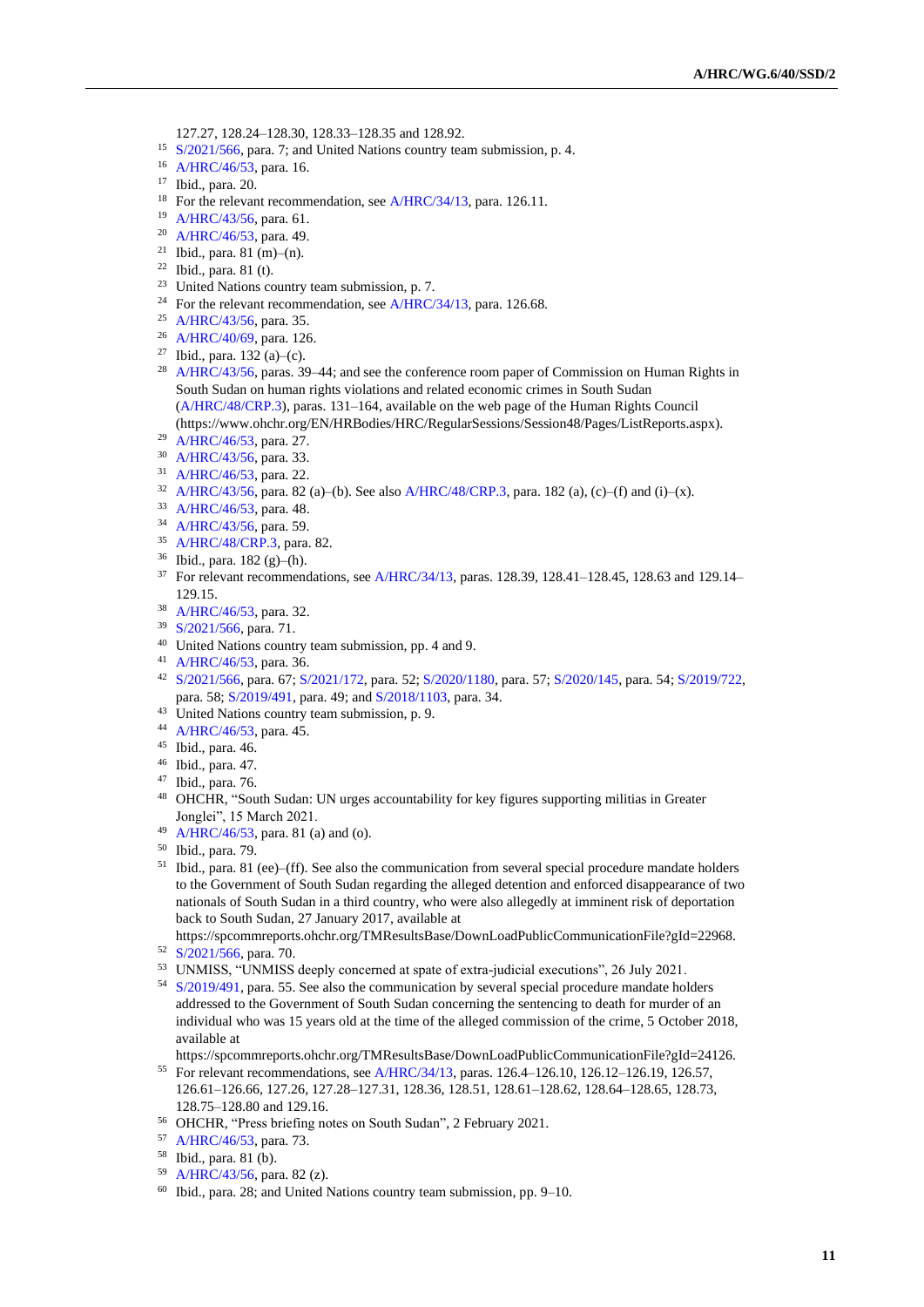- [A/HRC/40/69,](http://undocs.org/en/A/HRC/40/69) para. 43.
- UNHCR submission, p. 3.
- [A/HRC/43/56,](http://undocs.org/en/A/HRC/43/56) para. 82 (d).
- UNHCR submission, p. 3.
- For relevant recommendations, se[e A/HRC/34/13,](http://undocs.org/en/A/HRC/34/13) paras. 126.67, 128.83–128.91 and 128.93.
- [S/2021/566,](http://undocs.org/en/S/2021/566) para. 69.
- See
- https://spcommreports.ohchr.org/TMResultsBase/DownLoadPublicCommunicationFile?gId=25627. See
- https://spcommreports.ohchr.org/TMResultsBase/DownLoadPublicCommunicationFile?gId=25029. See
- https://spcommreports.ohchr.org/TMResultsBase/DownLoadPublicCommunicationFile?gId=24328.
- [A/HRC/46/53,](http://undocs.org/en/A/HRC/46/53) para. 81 (z).
- Ibid., para. 81 (dd).
- UNESCO submission for the universal periodic review of South Sudan, paras. 12 and 14.
- United Nations country team submission, p. 5.
- [A/HRC/46/53,](http://undocs.org/en/A/HRC/46/53) para. 66.
- For the relevant recommendation, see [A/HRC/34/13,](http://undocs.org/en/A/HRC/34/13) para. 126.69.
- United Nations country team submission, p. 12.
- <sup>77</sup> For relevant recommendations, see  $A/HRC/34/13$ , paras. 126.70–126.71 and 128.94.
- [A/HRC/43/56,](http://undocs.org/en/A/HRC/43/56) paras. 33–34.
- OHCHR, "Ten years after gaining independence, civilians in South Sudan still longing for sustainable peace, national cohesion, and accountability – UN experts note", 9 July 2021.
- [A/HRC/43/56,](http://undocs.org/en/A/HRC/43/56) para. 82 (c); an[d A/HRC/48/CRP.3,](http://undocs.org/en/A/HRC/48/CRP.3) para. 182 (b).
- [S/2021/566,](http://undocs.org/en/S/2021/566) para. 34.
- [A/HRC/46/53,](http://undocs.org/en/A/HRC/46/53) paras. 48–49.
- Ibid., para. 50.
- Ibid., para. 48.
- Ibid., para. 81 (x).
- Ibid., para. 81 (y).
- Ibid., para. 52.
- United Nations country team submission, p. 8.
- 89 See https://unmiss.unmissions.org/sites/default/files/access\_to\_health\_for\_survivors\_of\_conflictrelated\_sexual\_violence\_in\_south\_sudan.pdf (paras. 5–7).
- United Nations country team submission, pp. 12–13.
- See https://unmiss.unmissions.org/sites/default/files/access\_to\_health\_for\_survivors\_of\_conflictrelated\_sexual\_violence\_in\_south\_sudan.pdf (para. 14); and United Nations country team submission, pp. 12–13.
- 92 See https://unmiss.unmissions.org/sites/default/files/access\_to\_health\_for\_survivors\_of\_conflictrelated\_sexual\_violence\_in\_south\_sudan.pdf (para. 14).
- [S/2021/566,](http://undocs.org/en/S/2021/566) para. 40.
- For relevant recommendations, se[e A/HRC/34/13,](http://undocs.org/en/A/HRC/34/13) paras. 126.72–126.74, 127.11, 127.41–127.42 and 128.95.
- [A/HRC/40/69,](http://undocs.org/en/A/HRC/40/69) para. 52.
- United Nations country team submission, p. 14.
- [S/AC.51/2021/1,](https://undocs.org/en/S/AC.51/2021/1) para. 5 (l).
- UNESCO submission, p. 5.
- <sup>99</sup> United Nations country team submission, p. 14.
- <sup>100</sup> For relevant recommendations, se[e A/HRC/34/13,](http://undocs.org/en/A/HRC/34/13) paras. 126.2, 126.36-126.40, 126.42-126.48, 126.58–126.60, 127.20–127.21, 127.32–127.40, 128.31–128.32, 128.66–128.72 and 128.74.
- [A/HRC/46/53,](http://undocs.org/en/A/HRC/46/53) para. 72.
- Ibid., para. 68.
- Ibid., para. 81 (g)–(j).
- [S/2021/312,](http://undocs.org/en/S/2021/312) para. 51.
- UNHCR submission, pp. 4–5.
- [A/HRC/46/53,](http://undocs.org/en/A/HRC/46/53) para. 81 (s).
- [A/HRC/40/69,](http://undocs.org/en/A/HRC/40/69) para. 130 (a).
- [S/2021/566,](http://undocs.org/en/S/2021/566) para. 109.
- <sup>109</sup> For relevant recommendations, se[e A/HRC/34/13,](http://undocs.org/en/A/HRC/34/13) paras. 126.30–126.31, 126.49–126.52, 126.54– 126.56, 127.22–127.25, 128.52–128.60 and 128.81–128.82.
- Office of the Special Representative of the Secretary-General for Children and Armed Conflict submission for the universal periodic review of South Sudan, p. 1.
- [S/2020/1205,](http://undocs.org/en/S/2020/1205) para. 17.